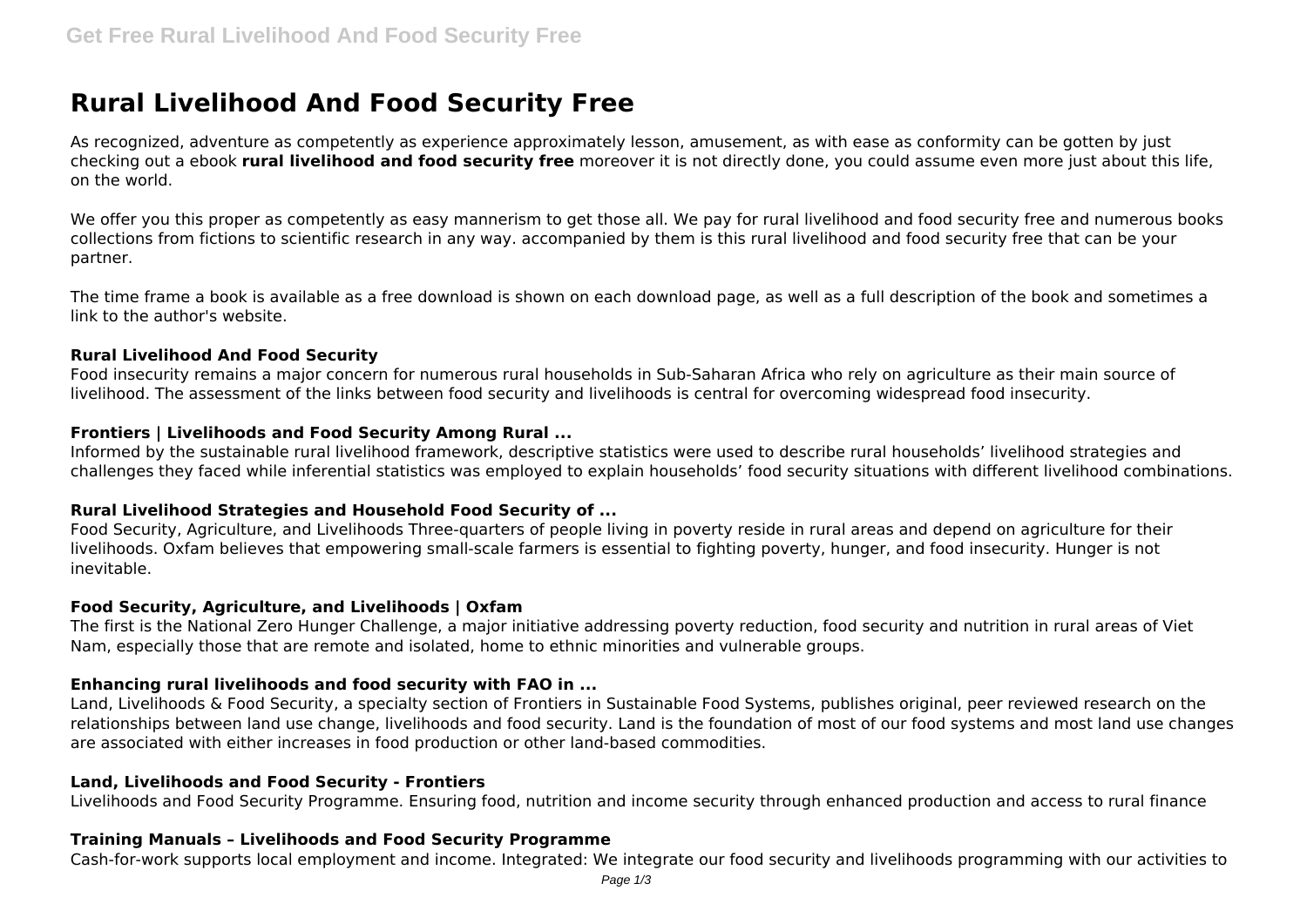restore shelters and settlements, improve water and sanitation, protect highly vulnerable populations, and help communities become more resilient to future disasters.

## **Food Security and Livelihoods | CRS**

Livelihoods and Food Security Programme. Ensuring food, nutrition and income security through enhanced production and access to rural finance

## **Livelihoods and Food Security Programme – Ensuring food ...**

In practice, livelihood security and food security are linked in a bi-direction relationship. Food production constitutes one of the most basic livelihood activities, and can be a critical source of food access, particularly for rural households.

## **LIVELIHOOD & FOOD SECURITY**

FOOD SECURITY, NUTRITION AND LIVELIHOODS: A PEOPLE-CENTREDAPPROACH TO ACHIEVE THE MDGs FAO and the MDG process FAO's mandate is to raise levels of nutrition, improve agricultural productivity, better the lives of rural populations and contribute to the growth of the world economy.

## **FOOD SECURITY, NUTRITION AND LIVELIHOODS**

The Livelihoods and Food Security Fund was set up in 2009, and is funded by the United Kingdom, the European Union, Switzerland, Australia, the United States of America, Canada, New Zealand, Ireland and Norway. LIFT is a significant actor in Myanmar's development. To date, over 11.6 million people in 75 per cent of Myanmar's townships have benefitted from LIFT's programmes.

#### **LIFT | Livelihoods and Food Security Fund**

Over the years, the Kenyan Government has initiated food security projects such as Njaa Marufuku Ken(NMK) to ya address food insecurity. The aim of rural livelihood diversification is to reduce risk which is related to agricultural activity and to supplement farm income

## **Analysis of Livelihood Diversification to Food Security ...**

Rural livelihoods, food security and rural transformation under climate change5 1. Introduction: rural livelihoods in transition? In 2017, 3.4 billion people lived in rural areas, most in low (15%) and middle income (79%) countriesi, many deriving their income from small-scale agriculture, including fishing and livestock raising.

## **RURAL LIVELIHOODS, FOOD SECURITY AND RURAL TRANSFORMATION ...**

Rural Livelihood And Food Security Food insecurity remains a major concern for numerous rural households in Sub-Saharan Africa who rely on agriculture as their main source of livelihood. The assessment of the links between food security and livelihoods is central for overcoming widespread food insecurity.

## **Rural Livelihood And Food Security**

The link between industrial mining and food security is seemingly driven by the confluence of multiple factors. Mining activities, on the one hand, may generate direct or indirect jobs and provide better market access to farmers living in remote rural areas by encouraging infrastructural development.

#### **Mining, rural livelihoods and food security: A ...**

Targeted goals should be food security and the protection of rural livelihoods. Investment in agriculture can play a peace-making role. FOOD